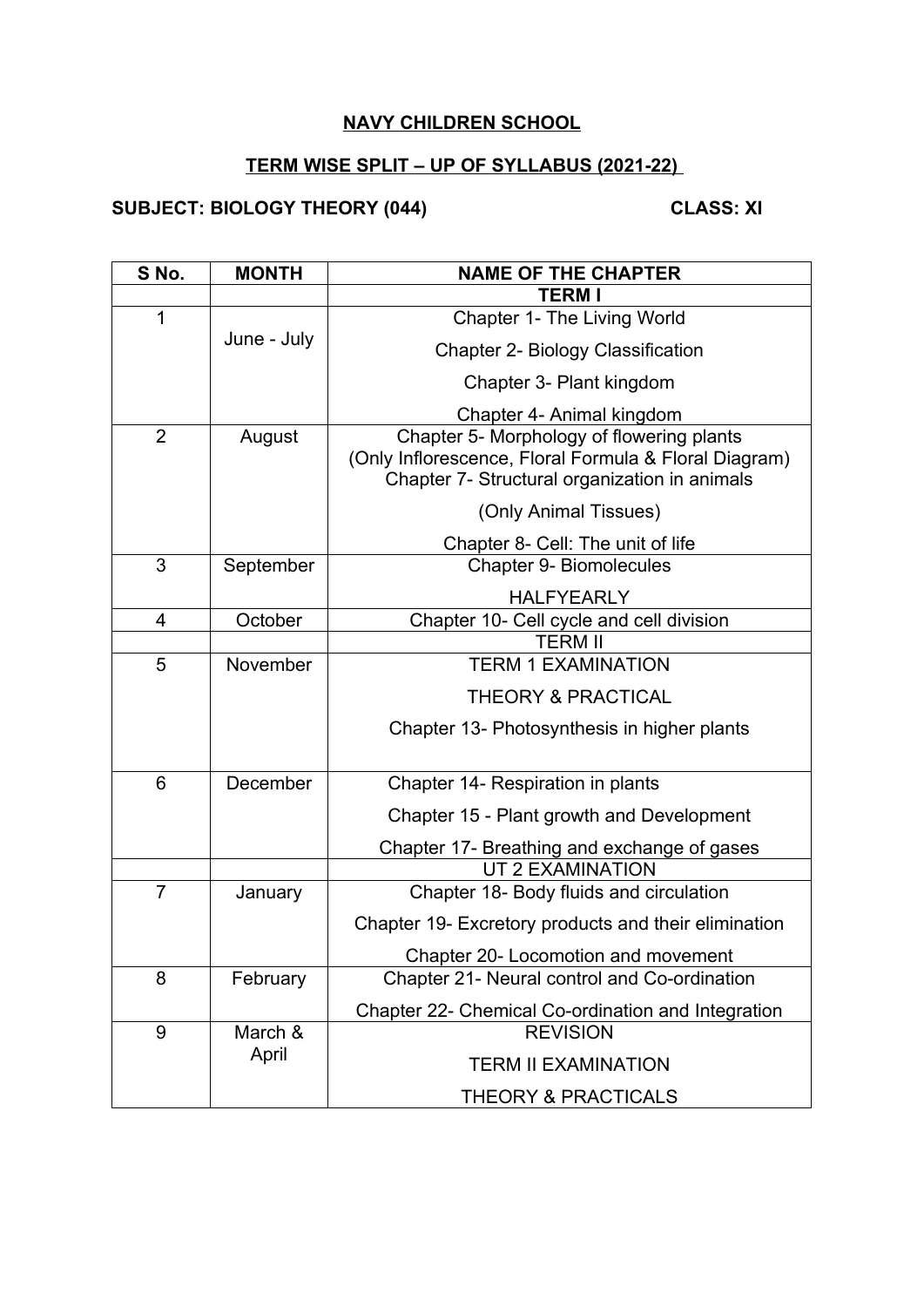## **NAVY CHILDREN SCHOOL**

## **TERM WISE SPLIT – UP OF SYLLABUS (2021-22)**

## **SUBJECT: BIOLOGY PRACTICALS (044) CLASS: XI**

| <b>MONTH</b> | <b>NAME OF THE EXPERIMENTS/ OBSERVATION</b>                                                                                                                                                                                                                                                                                                                                                                                 |  |  |
|--------------|-----------------------------------------------------------------------------------------------------------------------------------------------------------------------------------------------------------------------------------------------------------------------------------------------------------------------------------------------------------------------------------------------------------------------------|--|--|
|              | <b>TERM I</b>                                                                                                                                                                                                                                                                                                                                                                                                               |  |  |
|              | A: List of Experiments                                                                                                                                                                                                                                                                                                                                                                                                      |  |  |
|              | Study and describe a locally available common flowering<br>➤<br>plant, from any one family:<br>Solanaceae or Liliaceae (Poaceae, Asteraceae or<br>Brassicaceae can be substituted in case of particular<br>geographical location) including dissection and display of<br>floral whorls, anther and ovary to show number of chambers<br>(floral formulae and floral diagrams).<br>Study of osmosis by Potato osmometer.<br>➤ |  |  |
|              | B. Study/Observation of the following (spotting):                                                                                                                                                                                                                                                                                                                                                                           |  |  |
|              | $\triangleright$ B.1 Parts of a compound microscope.<br>$\triangleright$ B.2 Specimens/slides/models and identification with<br>reasons - Bacteria, Oscillatoria, Spirogyra, Rhizopus,<br>mushroom, yeast, liverwort, moss, fern, pine, one                                                                                                                                                                                 |  |  |